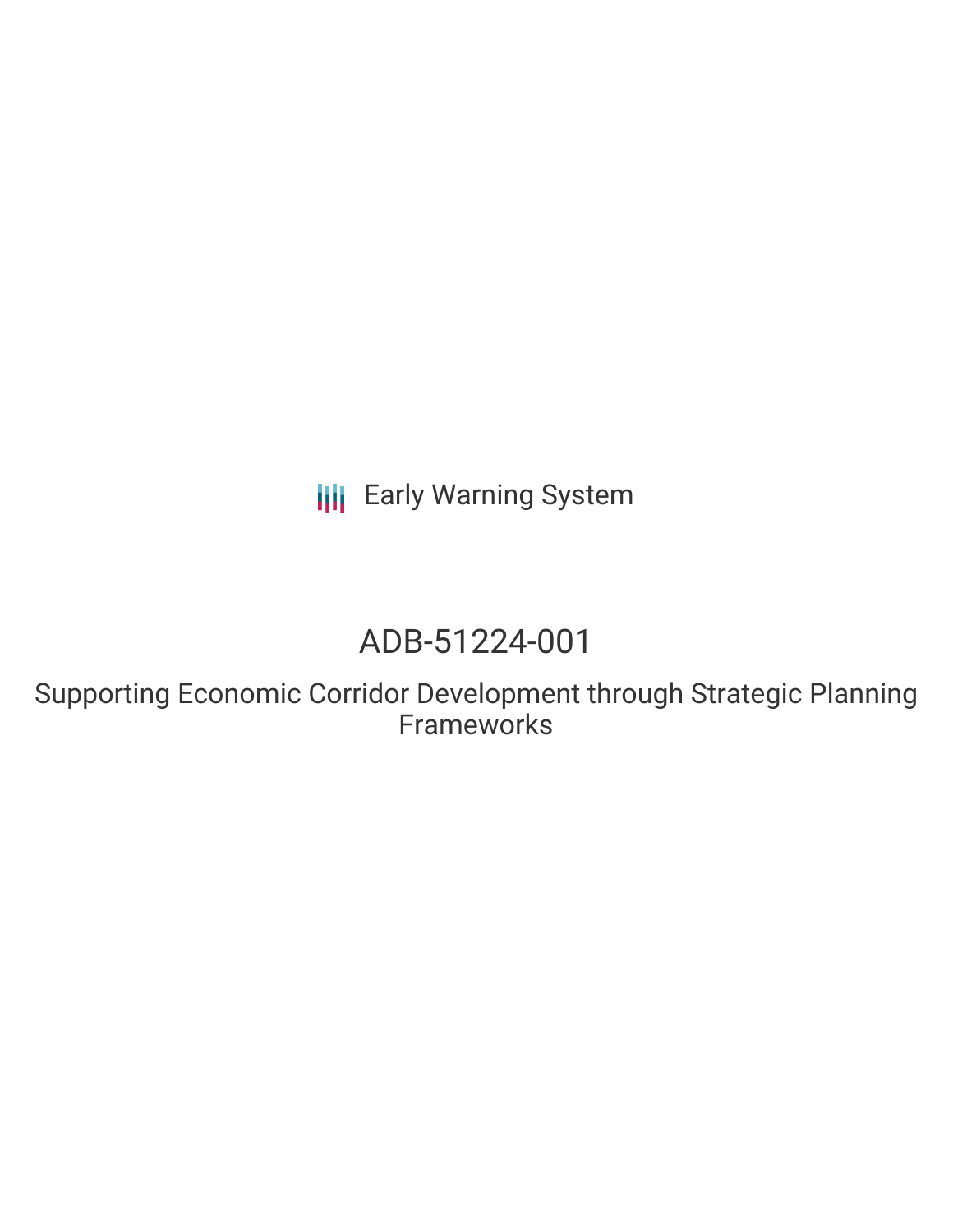

### **Quick Facts**

| <b>Countries</b>              | Pakistan                                                      |
|-------------------------------|---------------------------------------------------------------|
| <b>Financial Institutions</b> | Asian Development Bank (ADB)                                  |
| <b>Status</b>                 | Active                                                        |
| <b>Bank Risk Rating</b>       |                                                               |
| <b>Voting Date</b>            | 2017-12-15                                                    |
| <b>Borrower</b>               | Government of Pakistan                                        |
| <b>Sectors</b>                | Industry and Trade, Law and Government, Technical Cooperation |
| <b>Investment Type(s)</b>     | <b>Advisory Services</b>                                      |
| <b>Project Cost (USD)</b>     | $$2.42$ million                                               |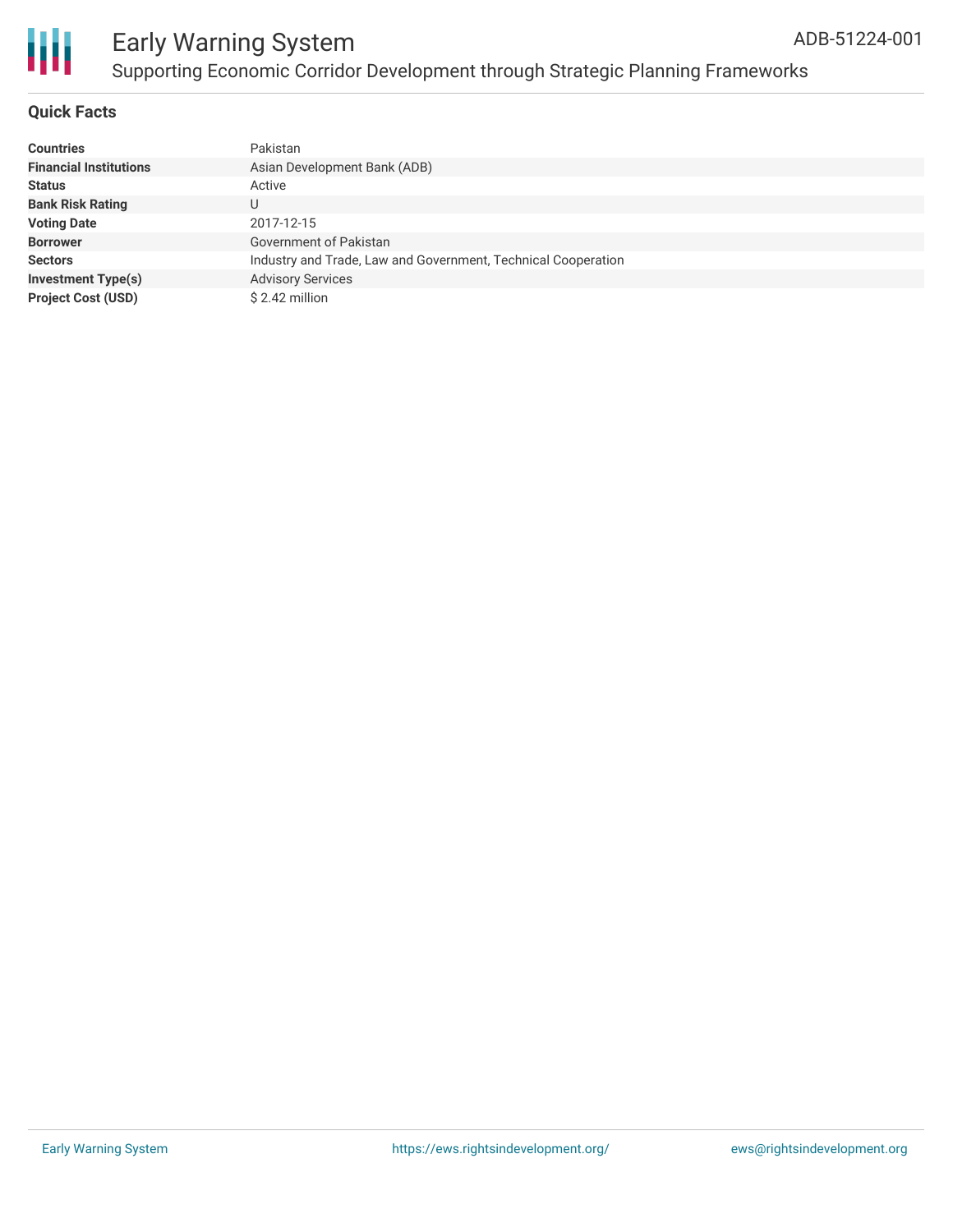

### **Project Description**

According to the bank website, the TA aims to assist Pakistan to realize the potential of economic corridor development (ECD) to boost industrial productivity, exports, and job creation and thereby contribute to sustained, increased and equitable economic growth. The key focus of the TA is to (i) further study the corridors to be included in the TA scope; (ii) enhance the value chain development program along the corridors; and (iii) strengthen strategies, policies, institutions, and coordination, including by promoting the role of the private sector, strengthening capacity, and learning from best practices.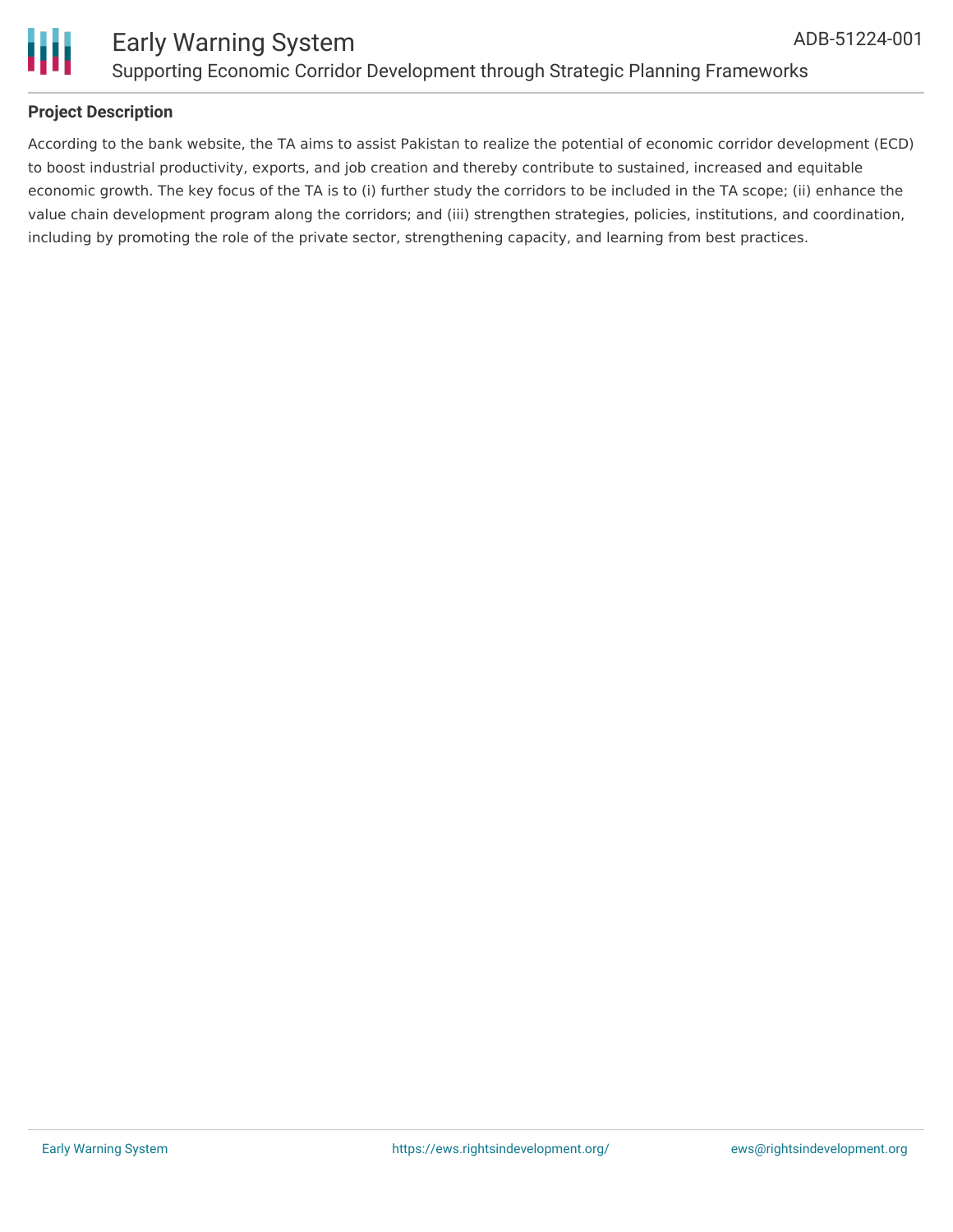

# Early Warning System Supporting Economic Corridor Development through Strategic Planning Frameworks

### **Investment Description**

Asian Development Bank (ADB)

Co-financing:

Government of the United Kingdom US\$ 2.42 million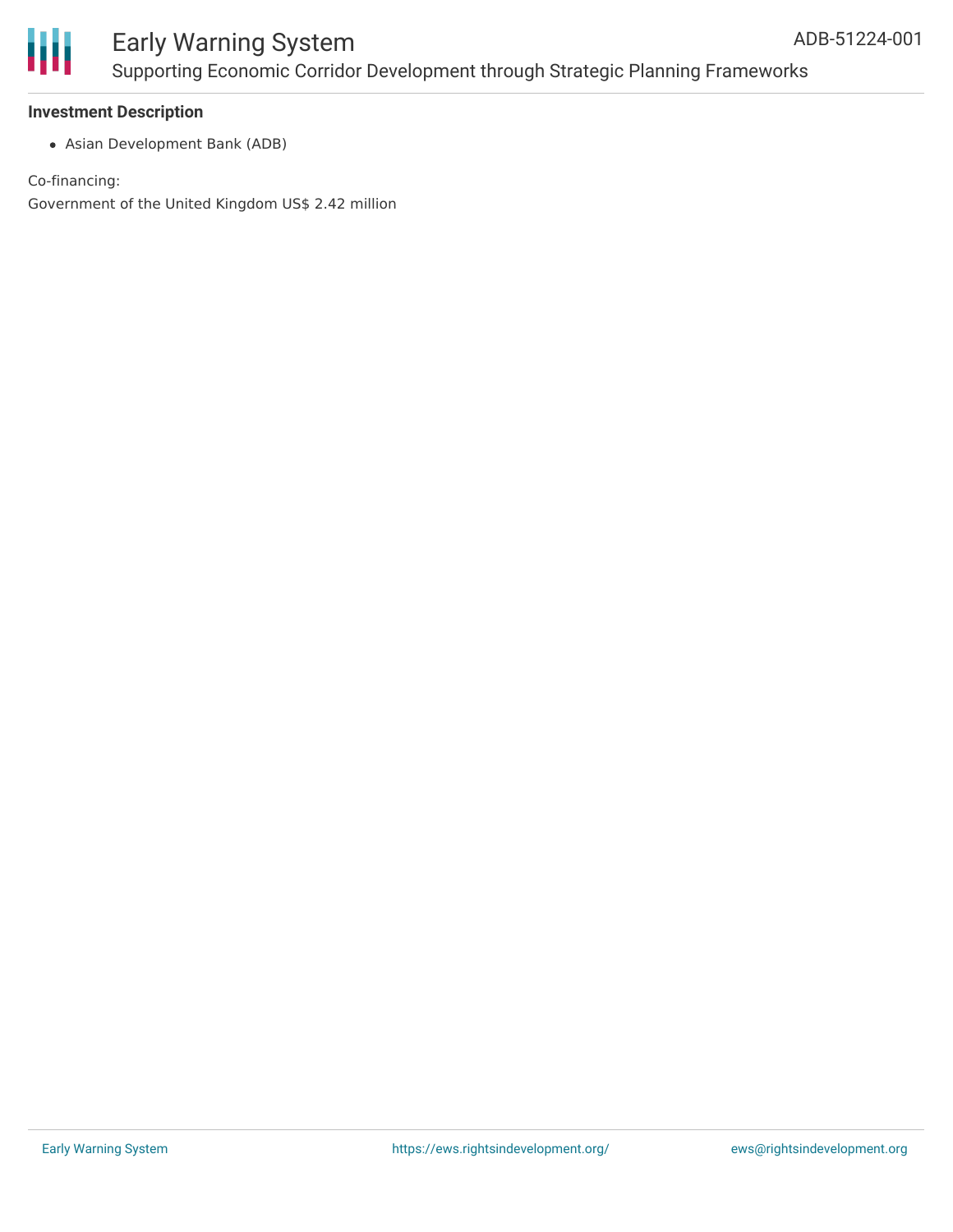

### Early Warning System Supporting Economic Corridor Development through Strategic Planning Frameworks

### **Contact Information**

**Responsible ADB Officer** Sugiyarto, Guntur **Responsible ADB Department** Central and West Asia Department **Responsible ADB Division** Pakistan Resident Mission **Executing Agencies** Ministry of Planning, Development and Reform Infrastructure Wing, Islamabad, Pakistan Pakistan Resident Mission Tariq Anwar, Pakistan

### **ACCOUNTABILITY MECHANISM OF ADB**

The Accountability Mechanism is an independent complaint mechanism and fact-finding body for people who believe they are likely to be, or have been, adversely affected by an Asian Development Bank-financed project. If you submit a complaint to the Accountability Mechanism, they may investigate to assess whether the Asian Development Bank is following its own policies and procedures for preventing harm to people or the environment. You can learn more about the Accountability Mechanism and how to file a complaint at: http://www.adb.org/site/accountability-mechanism/main